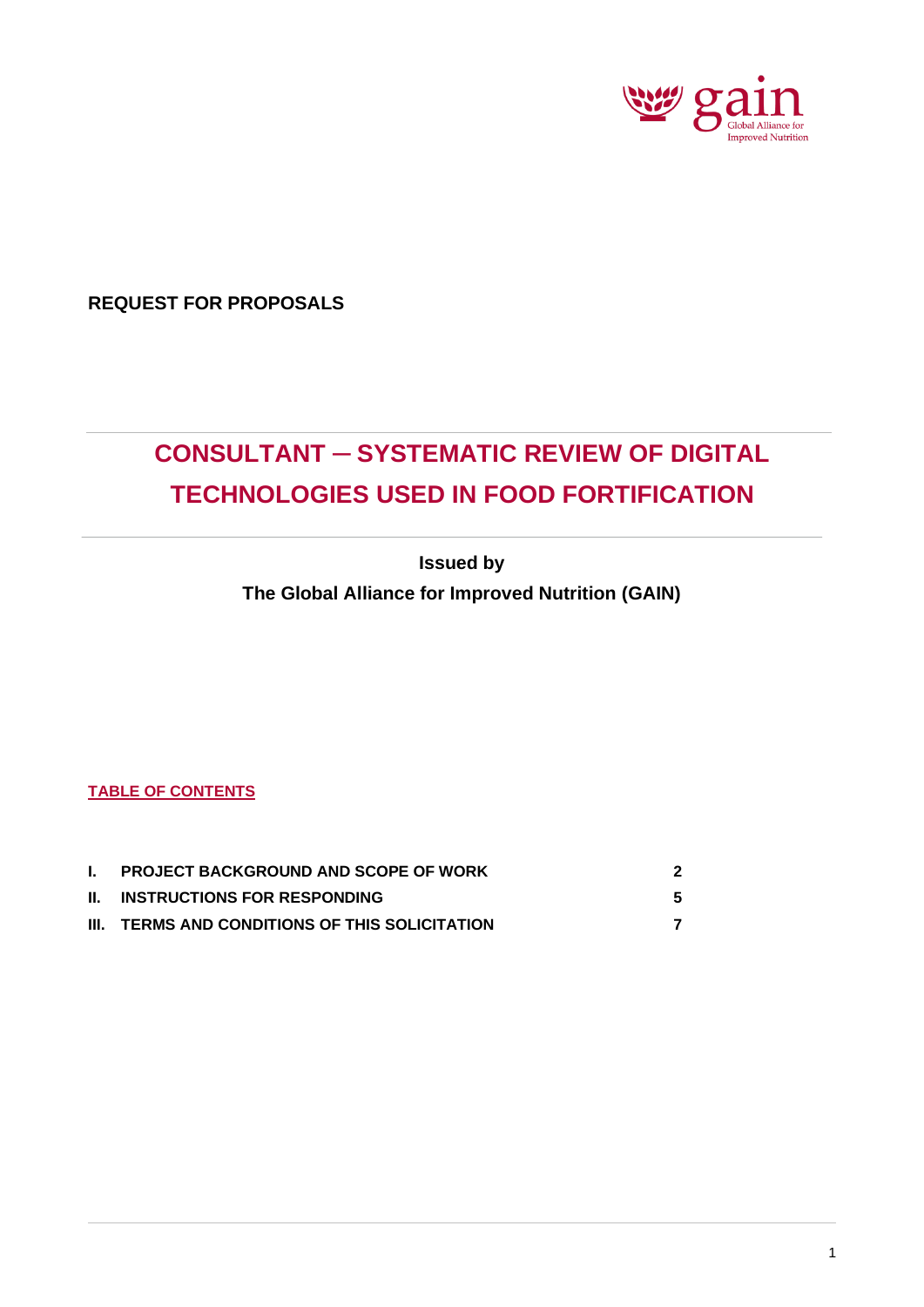

# **I. PROJECT BACKGROUND AND SCOPE OF WORK**

# **1. ABOUT GAIN**

The Global Alliance for Improved Nutrition (GAIN) is a Swiss-based foundation launched at the UN in 2002 to tackle the human suffering caused by malnutrition. Working with both governments and businesses, we aim to transform food systems so that they deliver more nutritious food for all people. At GAIN, we believe that everyone in the world should have access to nutritious and safe food. We work to understand and deliver specific solutions to the daily challenge of food insecurity faced by poor people. By understanding that there is no "one-size-fits-all" model, we develop alliances and build tailored programmes, using a variety of flexible models and approaches. We build alliances between governments, local and global businesses, and civil society to deliver sustainable improvements at scale. We are part of a global network of partners working together to create sustainable solutions to malnutrition. Through alliances, we provide technical, financial and policy support to key participants in the food system. We use specific learning, evidence of impact, and results of projects and programmes to shape and influence the actions of others.

# **2. BACKGROUND**

Large-scale food fortification (LSFF) and biofortification have been shown to significantly improve nutrition, health, and development outcomes. However, these interventions often do not achieve their desired effect mediated through changes in dietary intake. Most limitations can be linked to gaps in the data value chain. Data collection throughout various points of the food fortification value chain (Figure 1), i.e., from premix supply or seed distributors and aggregators to producer to processor and consumer are needed as is the linkage between data and decision making. Importantly, timeliness, completeness, transparency, and usefulness of information pertaining to the food, value addition and fortification processes are needed by value chain stakeholders/actors and ultimately, decision makers. Simply collecting and making data available is not enough to drive big change and improve health; data must be processed and reported in a timely manner, i.e., packaged in digestible, smart, and effective ways to various players and decision makers. In other words, the entire data value chain must be strengthened. To fill this gap, GAIN is conducting a review of digital technologies that are currently in use for fortification programs. As part of this work, GAIN seeks to engage the services of a Consultant to undertake a systematic review on the available digital technologies for data collection, synthesis, analysis, and visualization which focus on large-scale food fortification and biofortification. GAIN will be the administrative lead organisation for this RFP.





#### **3. OBJECTIVES**

The main objective is to undertake a systematic review that will present a summary to date of previous and current digital technologies being used/being implemented to strengthen food fortification. This will include digital technologies for collection, synthesis, analysis, and visualization of data which focus on large-scale food fortification and biofortification.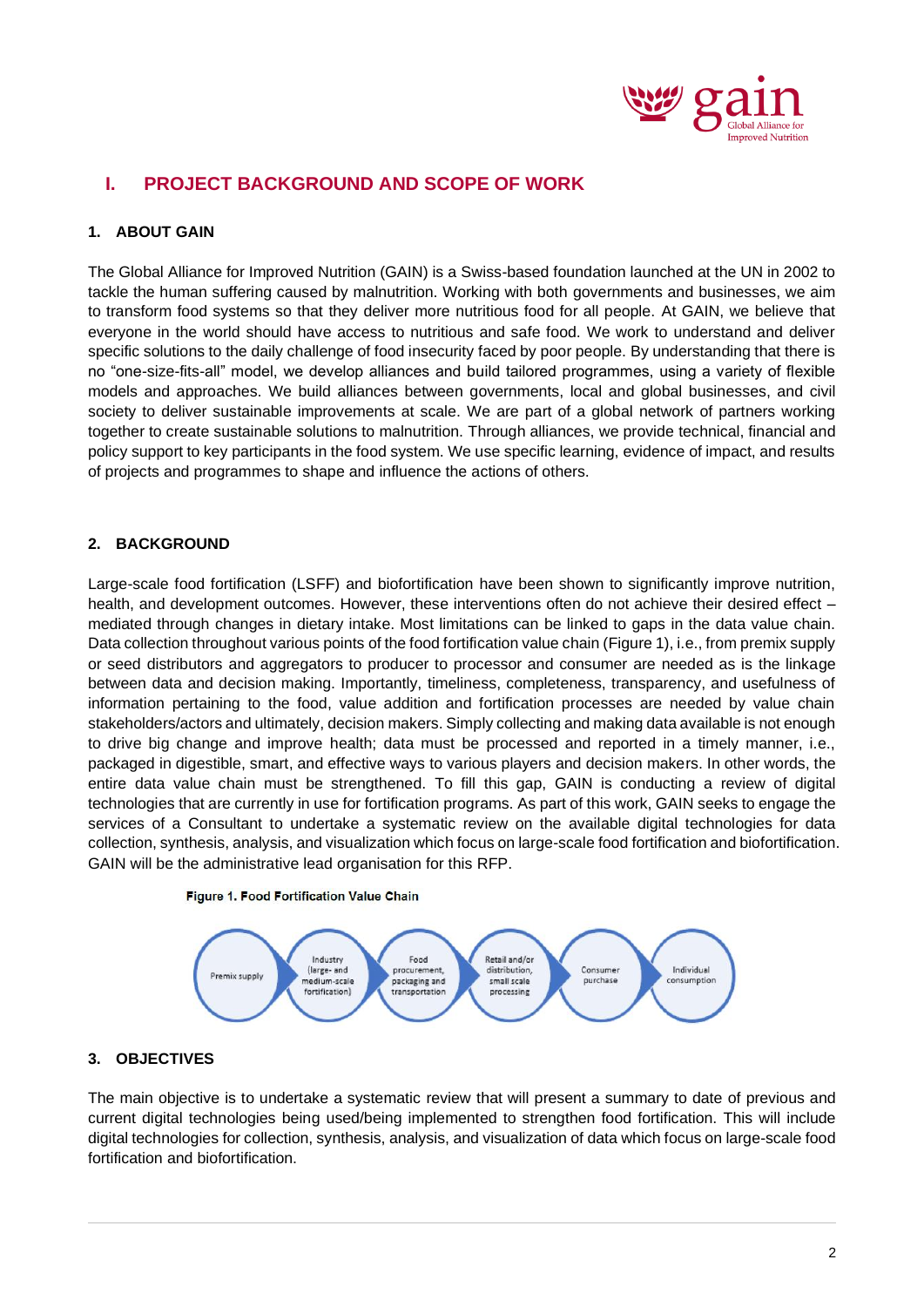

The review must use transparent and reproducible methods in line with best practices for systematic reviews. We will explore the possibility of conducting the review including only published literature but anticipate there may be a paucity of studies. The review is expected to generate a high-quality and comprehensive summary that will result in a manuscript to be submitted to a peer-reviewed journal.

# **4. SCOPE OF WORK AND DELIVERABLES**

#### **4.1. SCOPE OF WORK**

The consultant shall provide the following services:

- Work with GAIN on the development of a review protocol (methodology, search terms, databases, etc.), and finalize based on input from GAIN.
- Undertake keyword searches in relevant databases and search the websites of relevant organizations to identify relevant documents, clearly documenting the search methods.
- Screen all identified documents for inclusion using defined inclusion/exclusion criteria, clearly documenting reasons for exclusion.
- Review the title, abstract and full text of all relevant documents and extract relevant information using a standardized template.
- Regularly update GAIN on the progress of the review, including discussing initial screening and results and using those to adapt strategies if necessary.
- Document all steps of the review process.
- Compile PRISMA Flow Diagram detailing the number of records identified, included and excluded, and the reasons for exclusions.
- Contribute to reviewing and editing of the draft manuscript (initial draft to be written by GAIN).

GAIN expects that the output of this review will be a manuscript for submission to a peer-reviewed journal, with the consultant as a co-author.

#### **4.2. EXPECTED EXPERTISE**

The consultant must have demonstrated experience undertaking similar work and should have substantial prior experience conducting systematic reviews. S/he should have strong knowledge of at least one of the following: research methodologies (necessary), nutrition, fortification and/or biofortification (preferred but not necessary). S/he should be fluent in English.

#### **4.3. DELIVERABLES AND TIMELINE**

The timeline for completion of all aspects of the Scope of Work and submission of deliverables is outlined in the following table:

| <b>DELIVERABLE</b>                   | <b>DEADLINE</b> |
|--------------------------------------|-----------------|
| Submission of expression of interest | May 13, 2022    |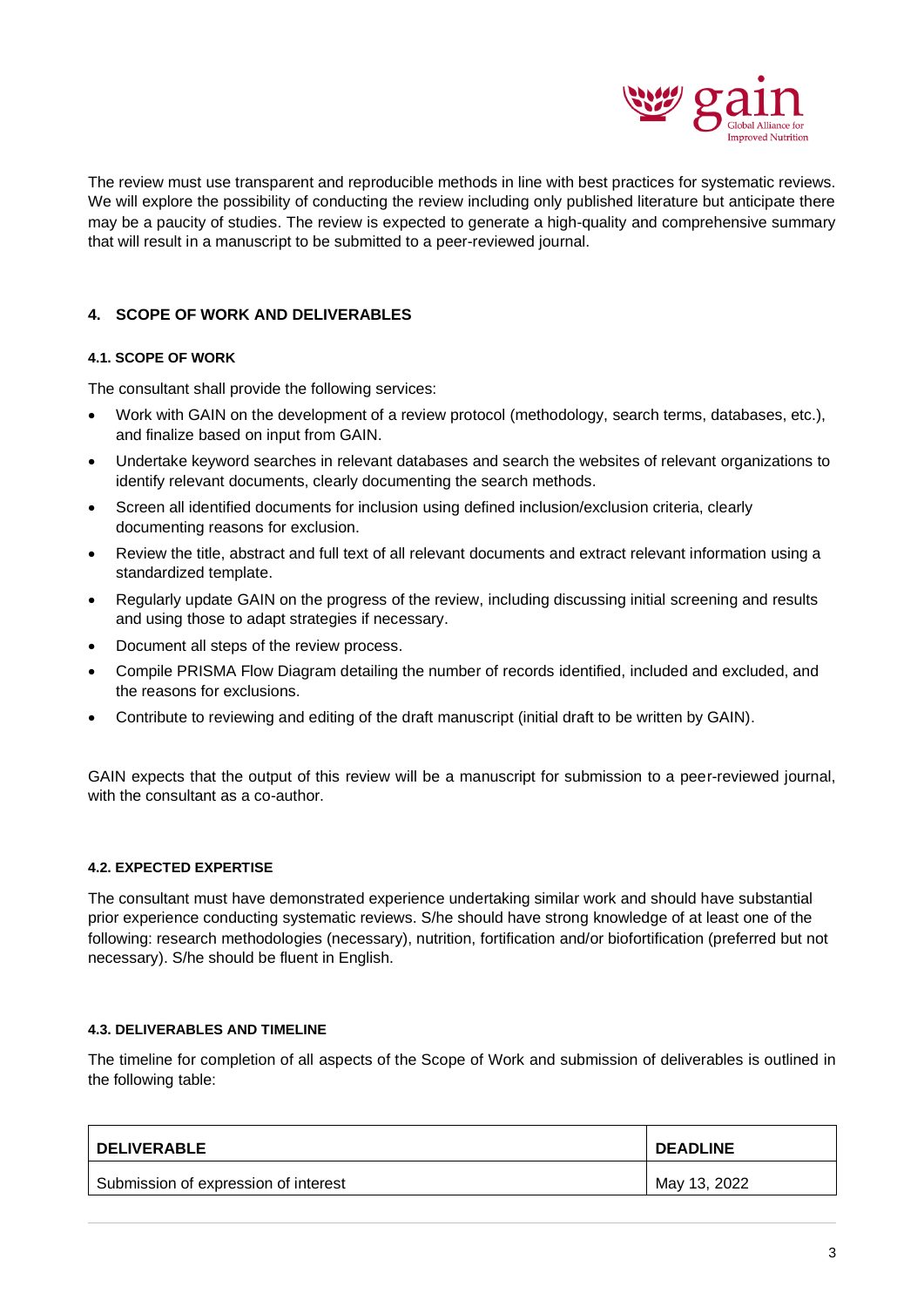

| Contract signing                                        | May 27, 2022  |
|---------------------------------------------------------|---------------|
| Review protocol finalized                               | June 8, 2022  |
| Initial screening of all identified documents completed | June 20, 2022 |
| Data extraction completed                               | July 1, 2022  |
| Comments provided on draft manuscript                   | July 31, 2022 |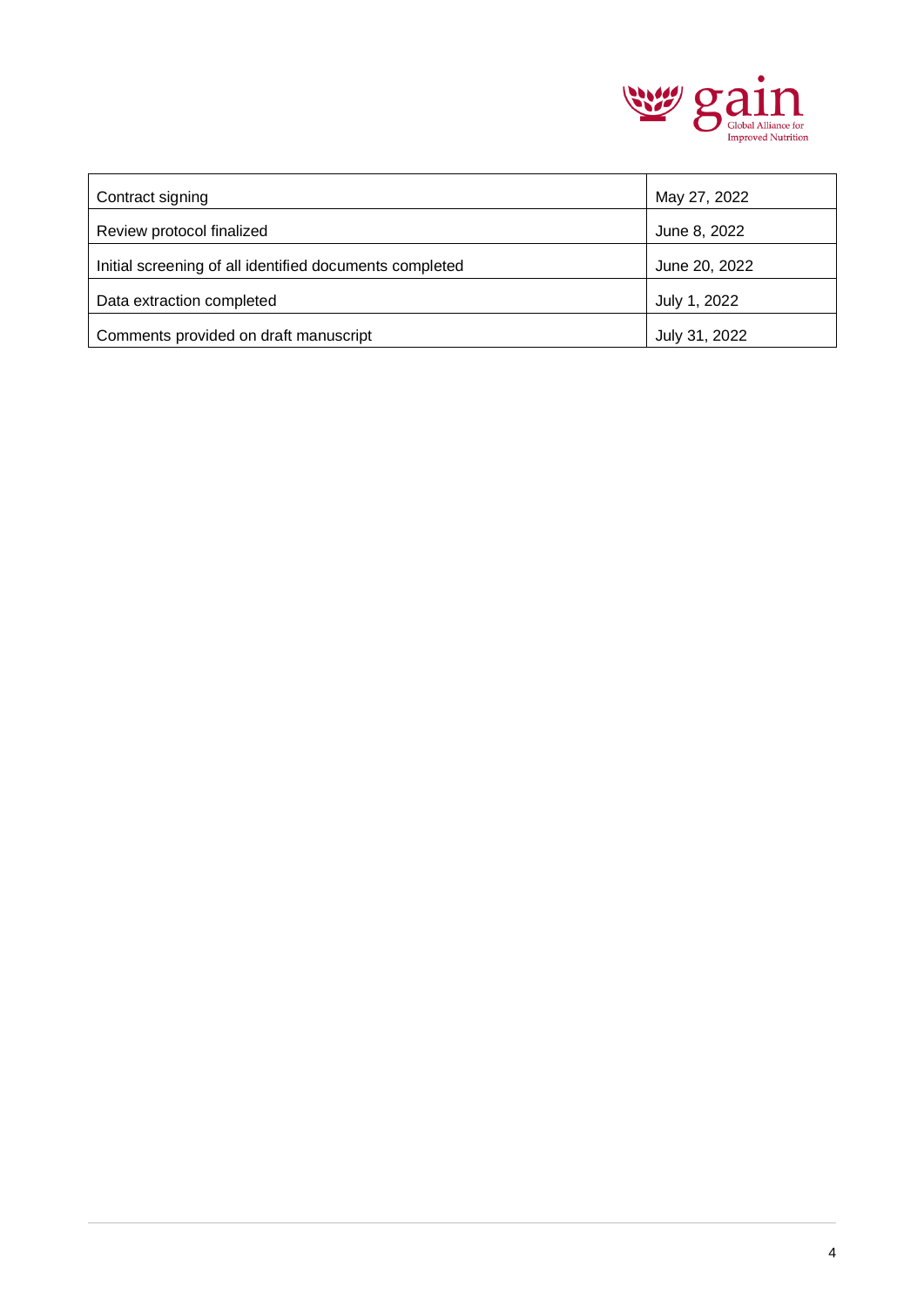

# **II. INSTRUCTIONS FOR RESPONDING**

This section addresses the process for responding to this solicitation. Applicants are encouraged to review this prior to completing their responses.

# **1. CONTACT**

Key programme and technical staff from GAIN are part of the selection team of the organisation and will review the proposals. They will be available via email to respond to clarifications on this solicitation. Please direct all inquiries and other communications to rfp@gainhealth.org. Reponses will not be confidential except in cases where proprietary information is involved.

# **2. BUDGET**

Applicants are required to provide GAIN with a detailed fee proposal in US Dollars, including the number of days of work projected and the daily rate. The final fee will have to be approved by GAIN prior to starting the project.

# **3. SUBMISSION**

Interested applicants should prepare a proposal that consists of the following:

- 1. a three-paragraph expression of interest including: reasons for interest in the task, *qualifications conducting systematic reviews*; estimated number of days and budget
- 2. a brief (<3 pages) CV highlighting recent relevant experience and references; and
- 3. a relevant writing sample (from similar work).

### **4. DEADLINE**

Completed proposals should be submitted to rfp@gainhealth.org by **5:00 pm EST** on **13 May 2022.**

#### **5. UNACCEPTABLE**

The following proposals will automatically not be considered or accepted:

- Proposals that are received after the RFP deadline.
- Proposals received by fax or post.
- Incomplete proposals.
- Proposals that are not signed.

#### **6. REVISIONS**

Proposals may be revised by electronic mail and confirmed by hard copy provided such revision(s) are received before the deadline.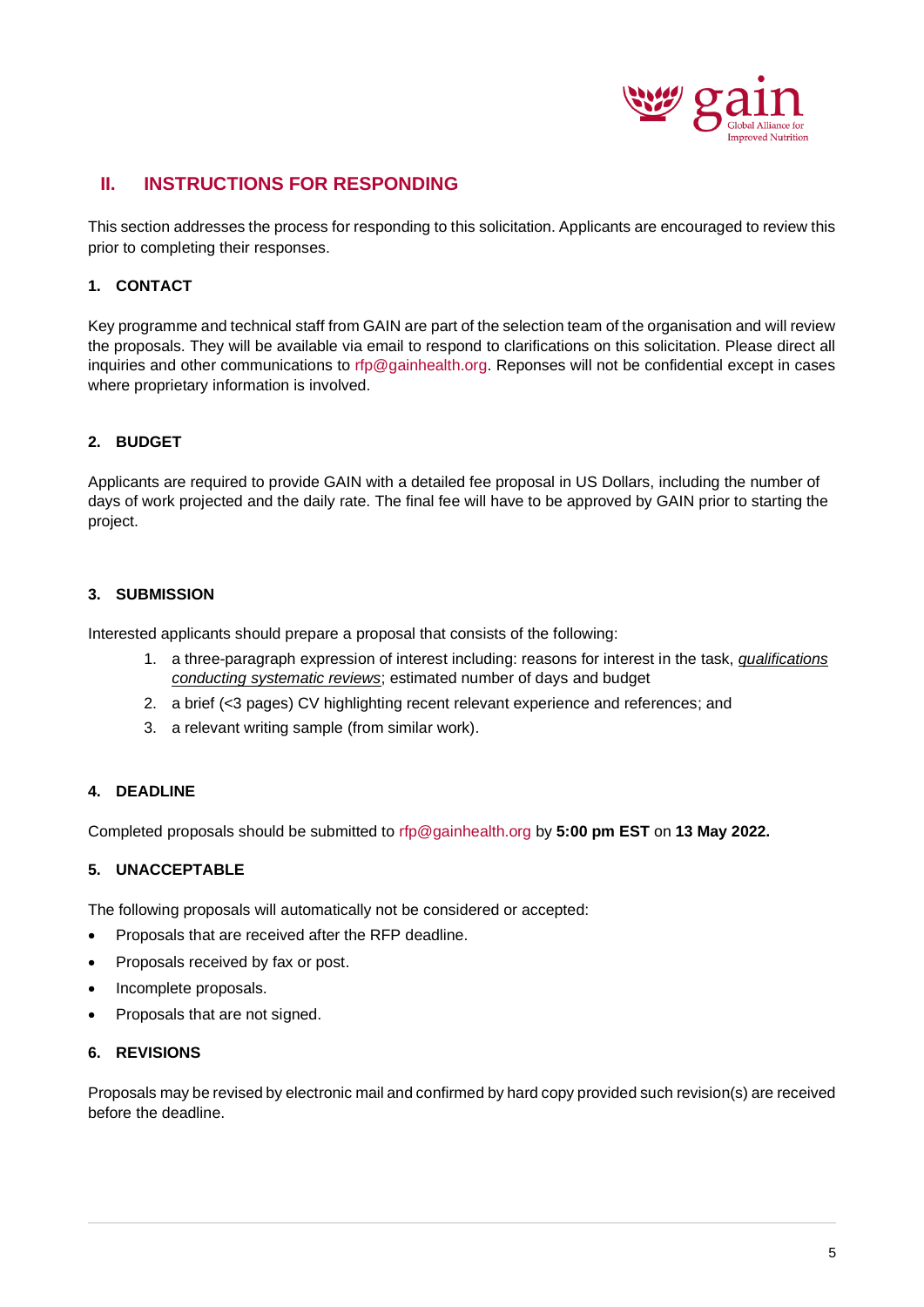

# **7. ACCEPTANCE**

GAIN will not necessarily accept the lowest cost or any of the proposals submitted. Accordingly, eligibility requirements, evaluation criteria and mandatory requirements shall govern.

# **8. COMPLETION**

- Proposals must be submitted on official letterhead of the lead organisation or firm and must be signed by a principal or authorising signatory of the lead firm or organisation.
- In case of errors in calculating overall costs, the unit costs will govern.
- It is the applicant's responsibility to understand the requirements and instructions specified by GAIN. In the event that clarification is necessary, applicants are advised to contact GAIN at rfp@gainhealth.org prior to making their submission before the deadline specified in the timeline above.
- While GAIN have used considerable efforts to ensure an accurate representation in this RFP, the information contained in this RFP is supplied solely as a guideline. The information is not warranted to be accurate by GAIN. Nothing in this RFP is intended to relieve applicants from forming their own opinions and conclusions with respect to the matters addressed in this RFP.
- By responding to this RFP, the applicant confirms its understanding that failing to comply with any of the RFP conditions may result in the disqualification of their submission.

#### **9. RIGHTS OF REJECTION**

GAIN reserves the right to reject any or all submissions or to cancel or withdraw this RFP for any reason and at its sole discretion without incurring any cost or liability for costs or damages incurred by any applicant, including, without limitation, any expenses incurred in the preparation of the submission. The applicant acknowledges and agrees that GAIN will not indemnify the applicant for any costs, expenses, payments or damages directly or indirectly linked to the preparation of the submission.

#### **10. REFERENCES**

GAIN reserves the right, before awarding the proposal, to require the applicant to submit such evidence of qualifications as it may deem necessary, and will consider evidence concerning the financial, technical and other qualifications and abilities of the applicant.

#### **11. RELEASE OF INFORMATION**

After awarding the proposal and upon written request to GAIN, only the following information will be released:

- Name of the successful applicant.
- The applicant's own individual ranking.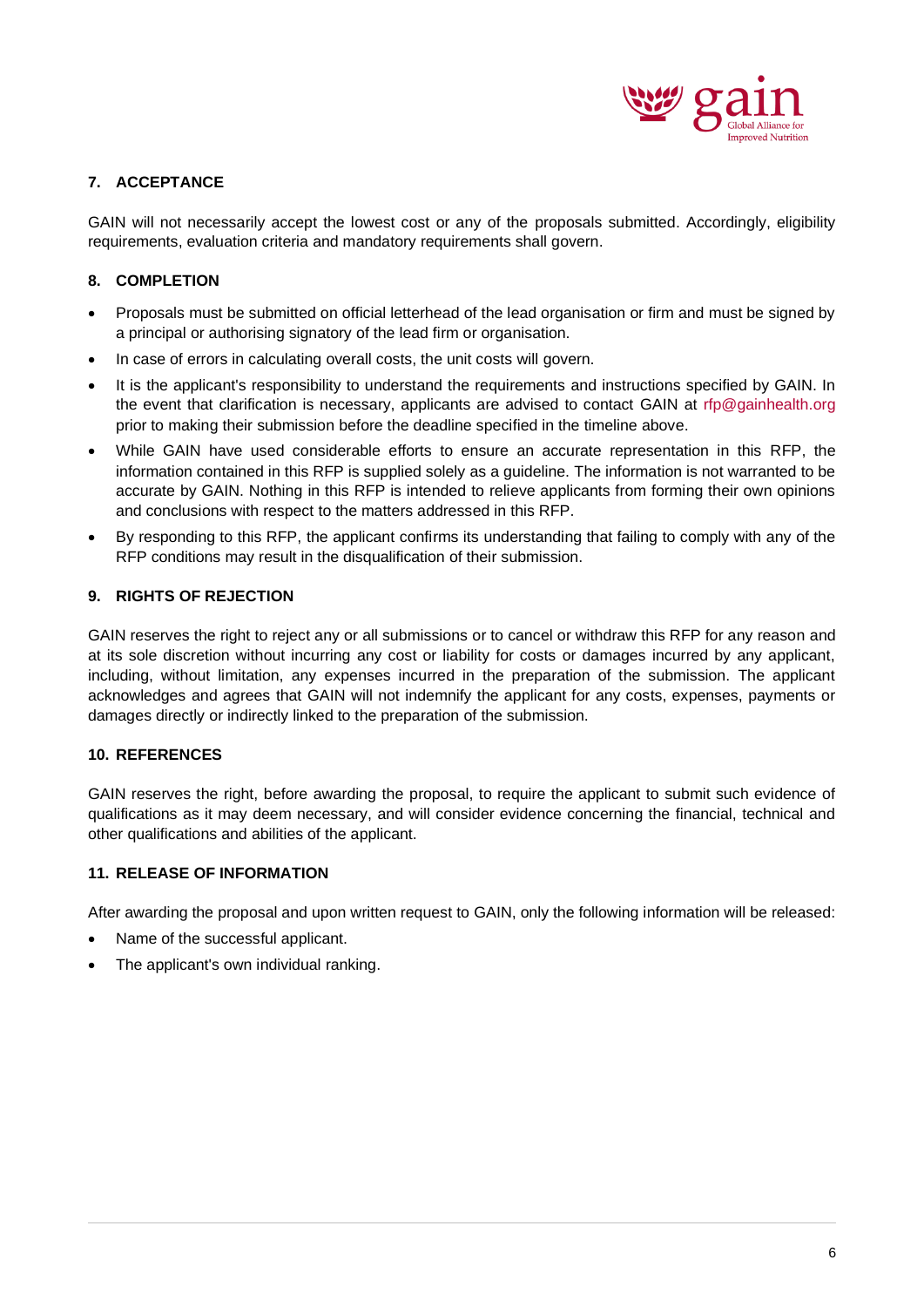

# **III. TERMS AND CONDITIONS OF THIS SOLICITATION**

## **12. NOTICE OF NON-BINDING SOLICITATION**

GAIN reserves the right to reject any and all bids received in response to this solicitation and is in no way bound to accept any proposal. GAIN additionally reserves the right to negotiate the substance of the successful applicants' proposals, as well as the option of accepting partial components of a proposal if deemed appropriate.

# **13. CONFIDENTIALITY**

All information provided as part of this solicitation is considered confidential. In the event that any information is inappropriately released, GAIN will seek appropriate remedies as allowed. Proposals, discussions, and all information received in response to this solicitation will be held as strictly confidential.

#### **14. RIGHT TO FINAL NEGOTIATIONS ON THE PROPOSAL**

GAIN reserves the right to negotiate on the final costs, and the final scope of work of the proposal. GAIN reserve the right to limit or include third parties at GAIN's sole and full discretion in such negotiations.

# **15. EVALUATION CRITERIA**

Proposals will be reviewed by the Selection Team. The following indicate a list of the significant criteria against which proposals will be assessed. This list is not exhaustive or 100% inclusive and is provided to enhance the applicants' ability to respond with substance.

Applicants are required to submit the following information, conforming to the guidelines given in this section:

- Understanding of the scope of work:
- Past experience undertaking similar work;
- Rate.

**GAIN reserves the right to contact the individuals and contractor(s) in order to verify the information provided as part of the Proposal.**

#### **16. REVIEW PROCESS**

The review process will involve a Review Panel with participants selected by GAIN.

#### **17. LIMITATIONS WITH REGARD TO THIRD PARTIES**

GAIN does not represent, warrant, or act as agent for any third party as a result of this solicitation. This solicitation does not authorise any third party to bind or commit GAIN in any way without GAIN's express written consent.

## **18. COMMUNICATION**

All communication regarding this solicitation shall be directed to appropriate parties at GAIN. Contacting third parties involved in the RFP, the review panel, or any other party may be considered a conflict of interest and could result in disqualification of the proposal.